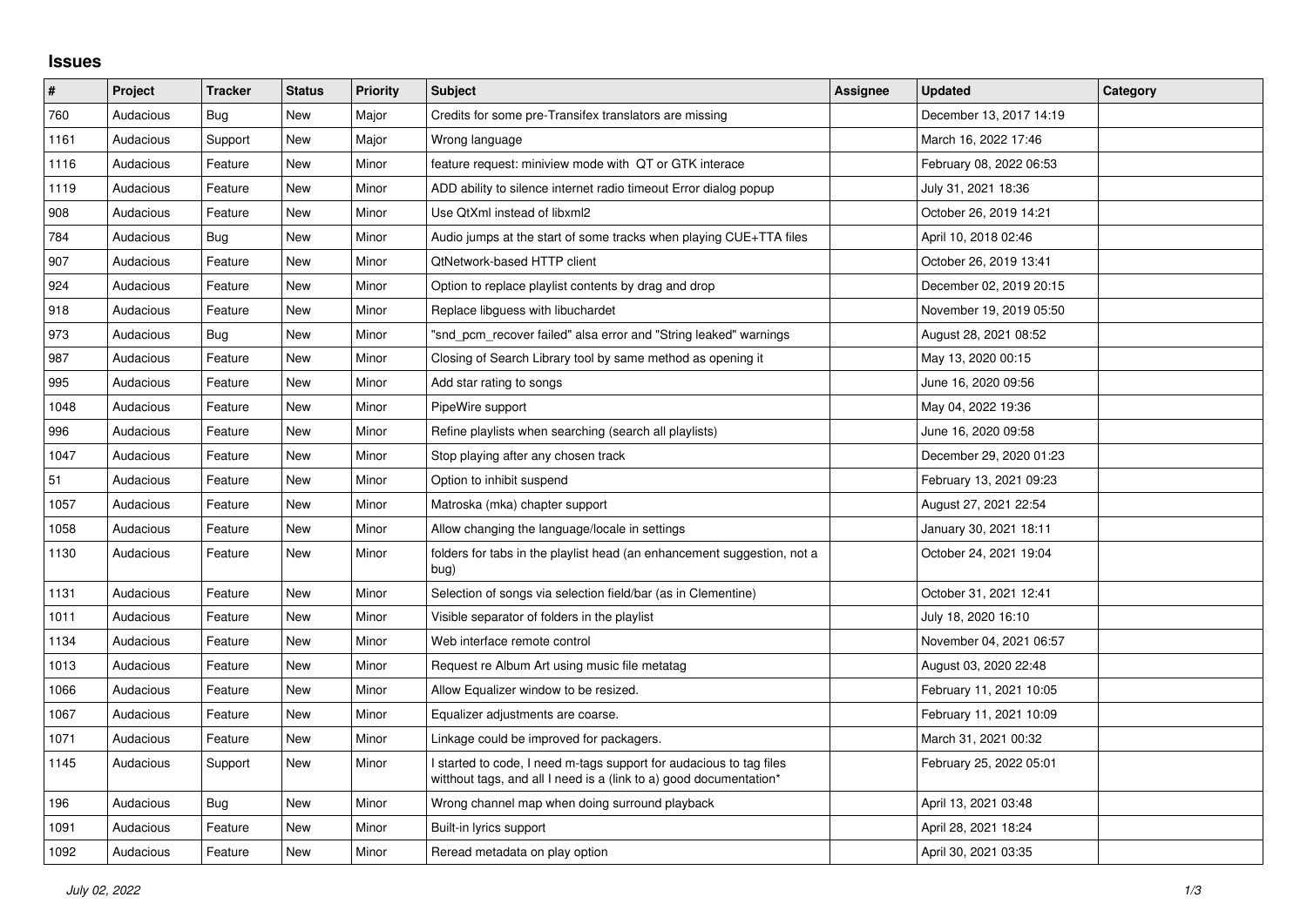| $\vert$ # | Project   | <b>Tracker</b> | <b>Status</b> | <b>Priority</b> | <b>Subject</b>                                                                                      | <b>Assignee</b> | <b>Updated</b>           | Category            |
|-----------|-----------|----------------|---------------|-----------------|-----------------------------------------------------------------------------------------------------|-----------------|--------------------------|---------------------|
| 1148      | Audacious | Feature        | New           | Minor           | Save the dimensions of the open-file dialogue window                                                |                 | January 18, 2022 14:43   |                     |
| 1151      | Audacious | Feature        | New           | Minor           | Load balance XSPF tracks with multiple location URIs                                                |                 | January 28, 2022 19:10   |                     |
| 1093      | Audacious | Feature        | New           | Minor           | Make the Song Dialog (Qt) window wider by default                                                   |                 | May 17, 2021 15:36       |                     |
| 1095      | Audacious | Feature        | New           | Minor           | Ctrl + $Z$ / R to undo / redo changes to playlist                                                   |                 | May 07, 2021 18:42       |                     |
| 1096      | Audacious | Feature        | New           | Minor           | Calculate and show selection stats in the status bar                                                |                 | May 10, 2021 03:06       |                     |
| 1097      | Audacious | Feature        | New           | Minor           | Replace the volume button with a horizontal scale                                                   |                 | May 17, 2021 00:21       |                     |
| 1099      | Audacious | Feature        | New           | Minor           | Per-track ReplayGain shouldn't be enabled by default                                                |                 | May 09, 2021 13:41       |                     |
| 873       | Audacious | Feature        | New           | Minor           | Optionally make "previous track" restart current track                                              |                 | June 08, 2021 22:55      |                     |
| 1154      | Audacious | Support        | New           | Minor           | Playlist column Headers                                                                             |                 | March 06, 2022 16:06     |                     |
| 1160      | Audacious | Feature        | New           | Minor           | Ogg Opus support for streams                                                                        |                 | March 11, 2022 18:09     |                     |
| 1164      | Audacious | Support        | New           | Minor           | Wheel mouse on tray icon do not change volume / context windows do<br>not appear (with cover)       |                 | March 19, 2022 13:17     |                     |
| 1170      | Audacious | Feature        | New           | Minor           | Playback mode button                                                                                |                 | April 22, 2022 16:01     |                     |
| 500       | Audacious | Feature        | New           | Minor           | fullscreen album art                                                                                |                 | April 08, 2020 19:17     |                     |
| 864       | Audacious | Feature        | New           | Minor           | Drag/drop songs into playlists displayed in the Playlist Manager                                    |                 | October 29, 2019 02:14   |                     |
| 955       | Audacious | Feature        | New           | Minor           | Enqueue option                                                                                      |                 | April 09, 2020 03:54     |                     |
| 956       | Audacious | Feature        | New           | Minor           | Stream to chromecast                                                                                |                 | January 11, 2021 01:19   |                     |
| 870       | Audacious | Feature        | New           | Minor           | View > Show Playlist and View > Show Playback Controls                                              |                 | November 15, 2021 22:48  |                     |
| 883       | Audacious | Feature        | New           | Minor           | Consider adding USF plugin                                                                          |                 | April 07, 2021 01:00     |                     |
| 1121      | Audacious | Feature        | New           | Minor           | Allow for easy searching through music for data with diacritics                                     |                 | August 05, 2021 08:06    |                     |
| 882       | Audacious | Feature        | New           | Minor           | Consider adding vgmstream plugin                                                                    |                 | April 07, 2021 00:47     |                     |
| 889       | Audacious | Feature        | New           | Minor           | Crossfade settings: is it possible to increase the upper limit?                                     |                 | May 18, 2019 20:49       |                     |
| 899       | Audacious | Feature        | New           | Minor           | Album art (cover) as an additional columun in Qt version                                            |                 | August 28, 2019 10:20    |                     |
| 998       | Audacious | Feature        | New           | Trivial         | aacgain in aac / r128 in opus                                                                       |                 | June 01, 2021 10:44      |                     |
| 1101      | Audacious | Feature        | New           | Major           | Please add media shortcut keys for Windows 10                                                       |                 | December 03, 2021 16:31  | win32               |
| 859       | Audacious | <b>Bug</b>     | New           | Minor           | wsz skins cannot be used on Windows                                                                 |                 | January 01, 2020 02:48   | win32               |
| 975       | Audacious | <b>Bug</b>     | New           | Minor           | Segfault/leak on exit with streamtuner enabled                                                      | Ariadne Conill  | May 01, 2020 00:17       | plugins/streamtuner |
| 969       | Audacious | Feature        | New           | Minor           | streamtuner plugin: Please add column-sortability, or at least sort<br>alphabetically by 1st column |                 | June 16, 2020 09:54      | plugins/streamtuner |
| 1088      | Audacious | Feature        | New           | Minor           | plugin: status icon: ADD option to select tray mouse Middle Click action                            |                 | April 11, 2021 12:05     | plugins/statusicon  |
| 943       | Audacious | Feature        | New           | Minor           | Being able to add several folders to the library, and arrange that<br>Audacious recognizes symlinks |                 | March 23, 2020 15:41     | plugins/search tool |
| 1106      | Audacious | <b>Bug</b>     | New           | Minor           | Could not communicate with last.fm: Error in the HTTP2 framing layer.                               |                 | June 15, 2021 21:30      | plugins/scrobbler2  |
| 429       | Audacious | Feature        | New           | Minor           | Please enable scrobbling to libre.fm in Scrobbler 2.0                                               |                 | September 02, 2019 10:35 | plugins/scrobbler2  |